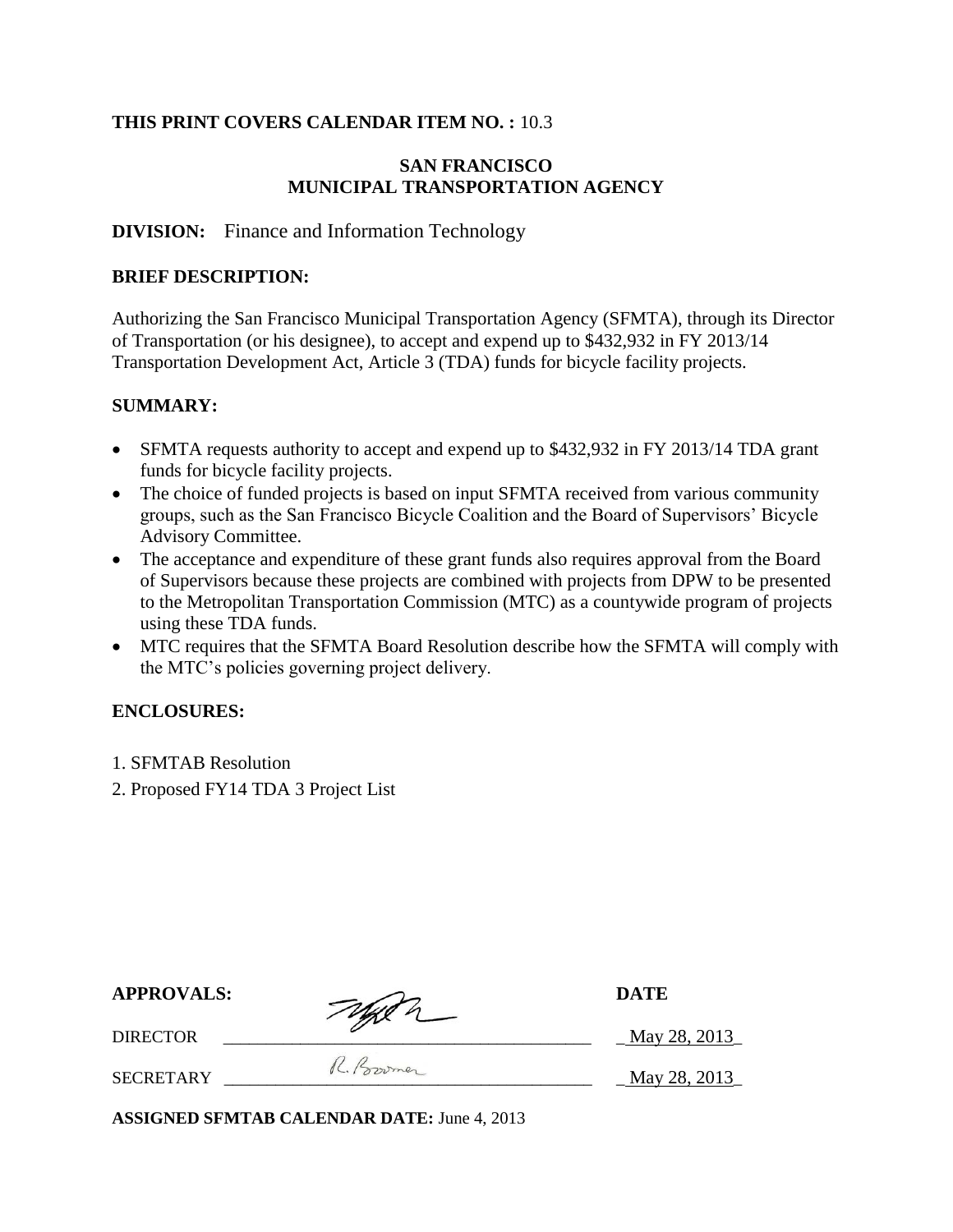# **PAGE 2.**

## **PURPOSE**

Authorizing the San Francisco Municipal Transportation Agency (SFMTA), through its Director of Transportation (or his designee), to accept and expend up to \$432,932 in FY 2013/14 Transportation Development Act, Article 3 (TDA) funds for bicycle facility projects.

## **GOAL**

This request supports the following SFMTA Strategic Plan Goal:

Goal 2: Make transit, walking, bicycling, taxi, ridesharing and carsharing the preferred means of travel.

Objective 2.3 – Increase use of all non-private auto modes.

Goal 3: Improve the environment and quality of life in San Francisco. Objective 3.1 – Reduce the Agency's and the transportation system's resource consumption, emissions, waste, and noise. Objective 3.3 - Allocate capital resources effectively. Objective 3.5 – Reduce capital and operating structural deficits.

## **DESCRIPTION**

Article 3 of the TDA authorizes disbursement of funds for bicycle and pedestrian purposes. Within the nine-county Bay Area, the Metropolitan Transportation Commission (MTC) administers TDA funds. Funds are to be evenly split between the Department of Public Works (DPW) for pedestrian facilities and the SFMTA for bicycle projects. This year, like most years, DPW and the SFMTA are jointly preparing a unified, countywide TDA Article 3.0 request for funding, consistent with MTC's directions.

The SFMTA proposes to use these funds for the bicycle facility projects detailed on the Proposed FY14 TDA 3 Project List that include:

- 1. Regional Bicycle Sharing Pilot
- 2. Bicycle Parking
- 3. Bicycle Projects Coordination with Near Term Repaving Projects
- 4. Post Construction Evaluation
- 5. General Bicycle Facility Fund

MTC requires that the SFMTA Board Resolution describe how the SFMTA will comply with the MTC's policies governing project delivery. These requirements include:

- 1. That the SFMTA is not legally impeded from submitting a request to the Metropolitan Transportation Commission for the allocation of TDA funds, nor is the SFMTA legally impeded from undertaking the project(s) described in the "Proposed FY14 TDA 3 Project List" of this resolution.
- 2. That the SFMTA will commit adequate staffing resources to complete the project(s) described in the Proposed FY14 TDA 3 Project List.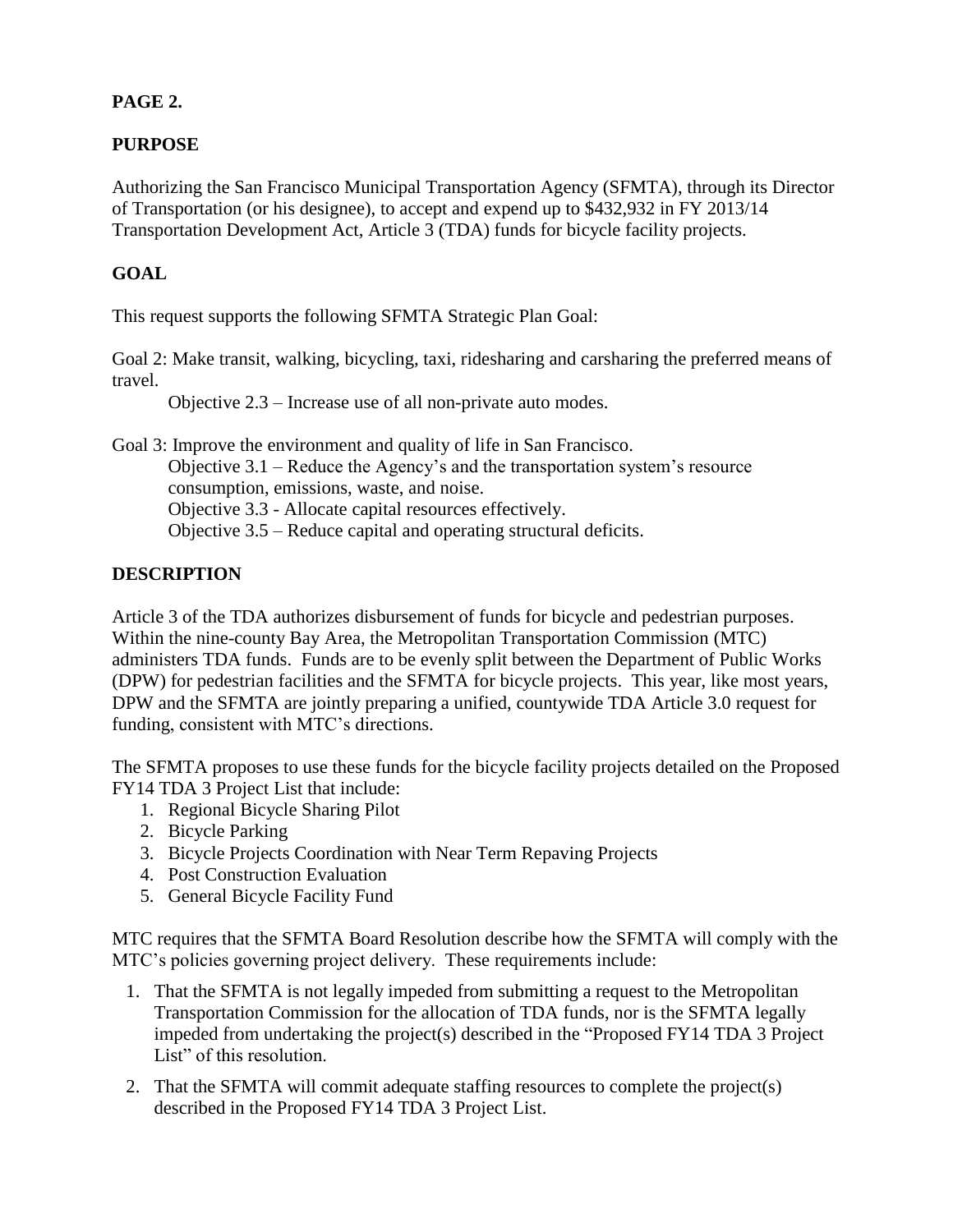# **PAGE 3.**

- 3. A review of the project(s) described in the Proposed FY14 TDA 3 Project List has resulted in the consideration of all pertinent matters, including those related to environmental review and right-of-way permits attendant to the successful completion of the project(s).
- 4. Issues attendant to securing environmental review and right-of-way permits for the projects described in the Proposed FY14 TDA 3 Project List have been reviewed or will be reviewed and will be concluded in a manner and on a schedule that will not jeopardize the deadline for the use of the TDA funds being requested.
- 5. That the project(s) described in the Proposed FY14 TDA 3 Project List will comply with the requirements of the California Environmental Quality Act (CEQA, Public Resources Code Sections 21000 et seq.).
- 6. That as portrayed in the budgetary description(s) of the project(s) in the Proposed FY14 TDA 3 Project List, the sources of funding other than TDA will be either programmed or allocated and adequate for completion of the project(s). Most projects will be 100% TDA funded.
- 7. That the project(s) described in the Proposed FY14 TDA 3 Project List are for capital construction and/or design engineering of bicycle facility projects.
- 8. That the project(s) described in the Proposed FY14 TDA 3 Project List which are bicycle projects have been included in a detailed bicycle circulation element included in an adopted general plan, or included in an adopted comprehensive bikeway plan (such as outlined in Section 2377 of the California Bikeways Act, Streets and Highways Code section 2370, et seq.).
- 10. That the project(s) described in the Proposed FY14 TDA 3 Project List are ready to commence implementation during the fiscal year of the requested allocation.
- 11. That the SFMTA agrees to maintain, or provide for the maintenance of, the project(s) and facilities described in the Proposed FY14 TDA 3 Project List, for the benefit of and use by the public.

## **ALTERNATIVES CONSIDERED**

The two alternatives are not to pursue the TDA funds which will leave the SFMTA's capital program in deficit, or to find alternative funds from other capital programs to fund the proposed project.

## **FUNDING IMPACT**

No matching funds are required.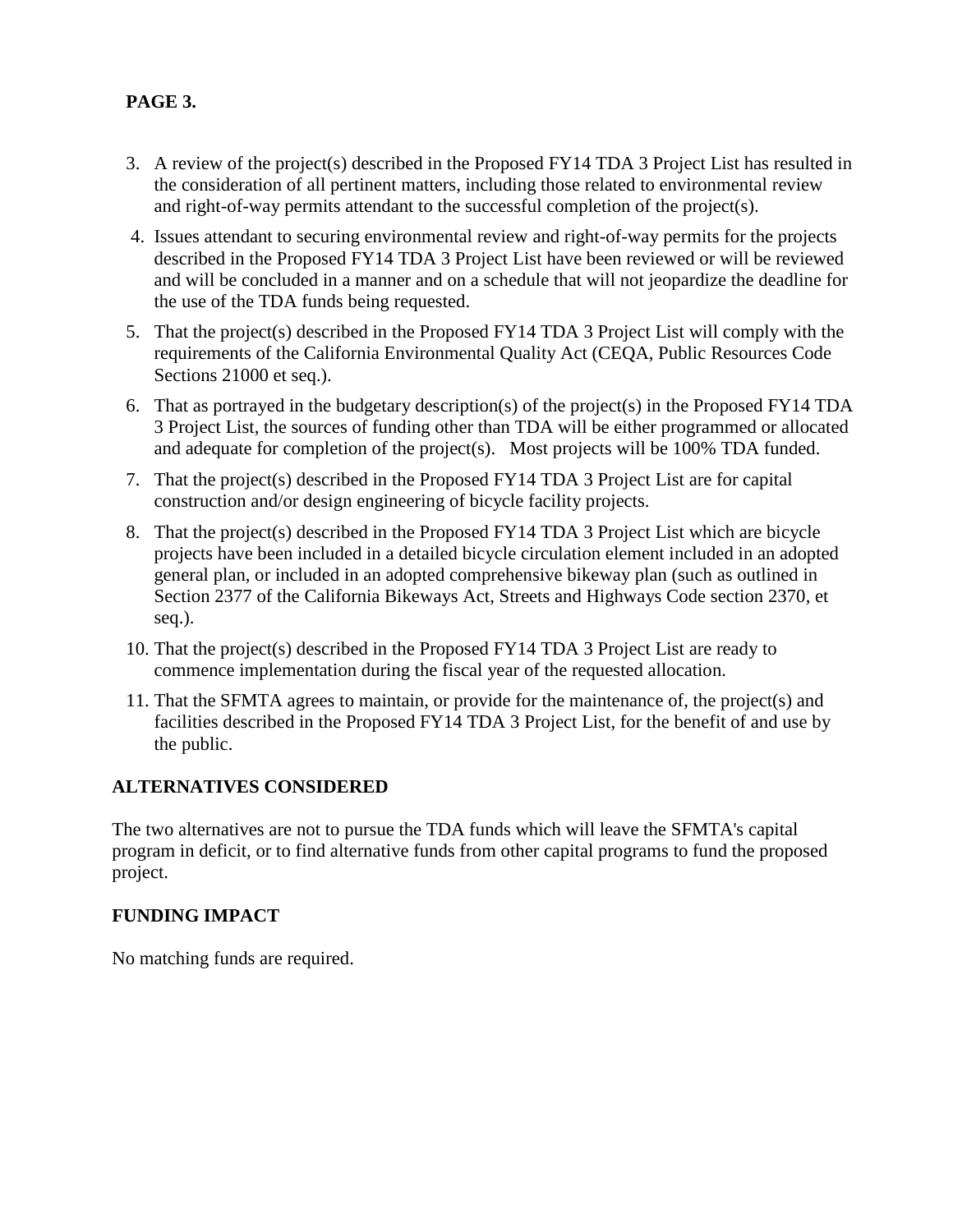## **PAGE 4.**

## **OTHER APPROVALS RECEIVED OR STILL REQUIRED**

The bicycle facility projects to be funded by TDA listed in the Proposed FY14 TDA 3 Project List are from a pool of projects identified in the 2009 SFMTA Bicycle Plan for which a Notice of Determination was issued by the San Francisco Planning Department (Planning Department) on August 14, 2009.

In addition, the Planning Department determined that Regional Bicycle Sharing Pilot project was categorically exempt from environmental review under Class 6: information collection activities which do not result in a serious or major disturbance to an environmental resource on May 18, 2012. A copy of these determinations is on file with the Secretary for the SFMTA Board of Directors.

With respect to the Regional Bicycle Sharing Pilot project, the SFMTA and the contractor for the project will be working with DPW to obtain any required permits for implementation of the project in the public rights-of-way.

The acceptance and expenditure of these grant funds requires approval from the Board of Supervisors because these projects are combined with projects from DPW to be presented to the MTC as a countywide program of projects using TDA Article 3 funds.

The City Attorney has reviewed this report.

## **RECOMMENDATION**

Staff recommends that the SFMTA Board authorize the San Francisco Municipal Transportation Agency (SFMTA), through its Director of Transportation (or his designee), to accept and expend up to \$432,932 in FY 2013/14 Transportation Development Act, Article 3 (TDA) funds for various the bicycle facility projects as set forth in the Proposed FY14 TDA 3 Project List.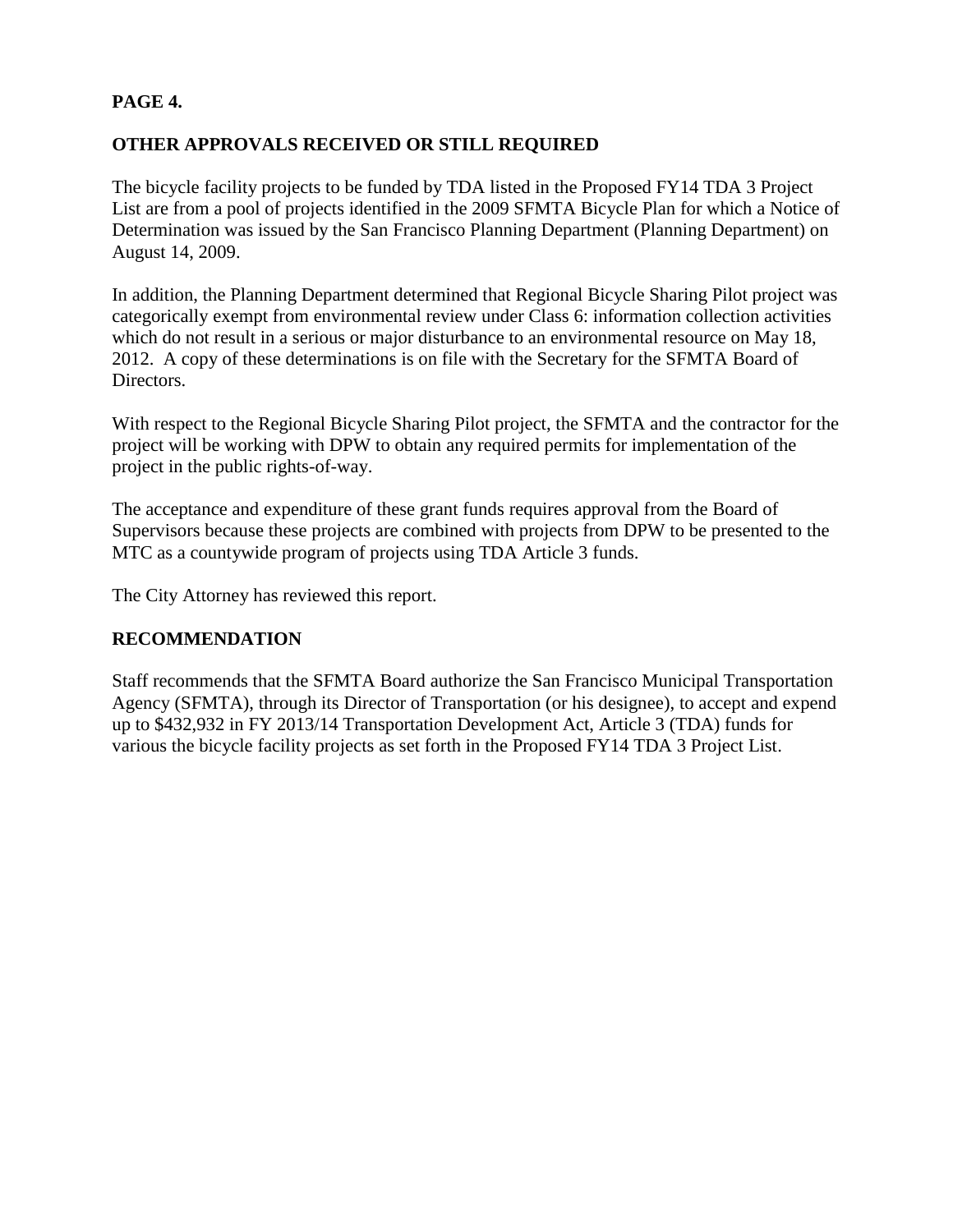#### SAN FRANCISCO MUNICIPAL TRANSPORTATION AGENCY BOARD OF DIRECTORS

#### RESOLUTION No.

WHEREAS, With input from the San Francisco Bicycle Coalition, the Board of Supervisors' Bicycle Advisory Committee, and community groups, the San Francisco Municipal Transportation Agency (SFMTA) has identified a need for various bicycle projects and programs to improve and enhance bicycling as a safe, viable transportation option; and,

WHEREAS, The SFMTA will apply to the Metropolitan Transportation Commission (MTC) for up to \$432,932 in FY13/14 Transportation Development Act, Article 3 (TDA) funds for bicycle facility projects; and,

WHEREAS, The SFMTA intends to fund the following bicycle facility projects with the FY13/14 TDA funds with detailed project descriptions the Proposed FY14 TDA 3 Project List:

- 1. Regional Bicycle Sharing Pilot
- 2. Bicycle Parking
- 3. Bicycle Project Coordination with Near Term Repaving Projects
- 4. Post Construction Evaluation
- 5. General Bicycle Facility Fund

WHEREAS, The bicycle facility projects to be funded by TDA listed in the Proposed FY14 TDA 3 Project List are from a pool of projects identified in the 2009 SFMTA Bicycle Plan for which a Notice of Determination was issued by the San Francisco Planning Department (Planning Department) on August 14, 2009; and,

WHEREAS, The Planning Department also determined that Regional Bicycle Sharing Pilot project was categorically exempt from environmental review under Class 6: information collection activities which do not result in a serious or major disturbance to an environmental resource on May 18, 2012; and,

WHEREAS, A copy of these determinations are on file with the Secretary for the SFMTA Board of Directors; and,

WHEREAS, With respect to the Regional Bicycle Sharing Pilot project, the SFMTA and the contractor for the project will be working with DPW to obtain any required permits for implementation of the project in the public rights-of-way; and,

WHEREAS, The acceptance and expenditure of these grant funds requires approval from the Board of Supervisors because these projects are combined with projects from DPW to be presented to the MTC as a countywide program of projects using TDA Article 3 funds; and,

WHEREAS, As part of the application for TDA grant funds, MTC requires a resolution adopted by the SFMTA Board stating the following: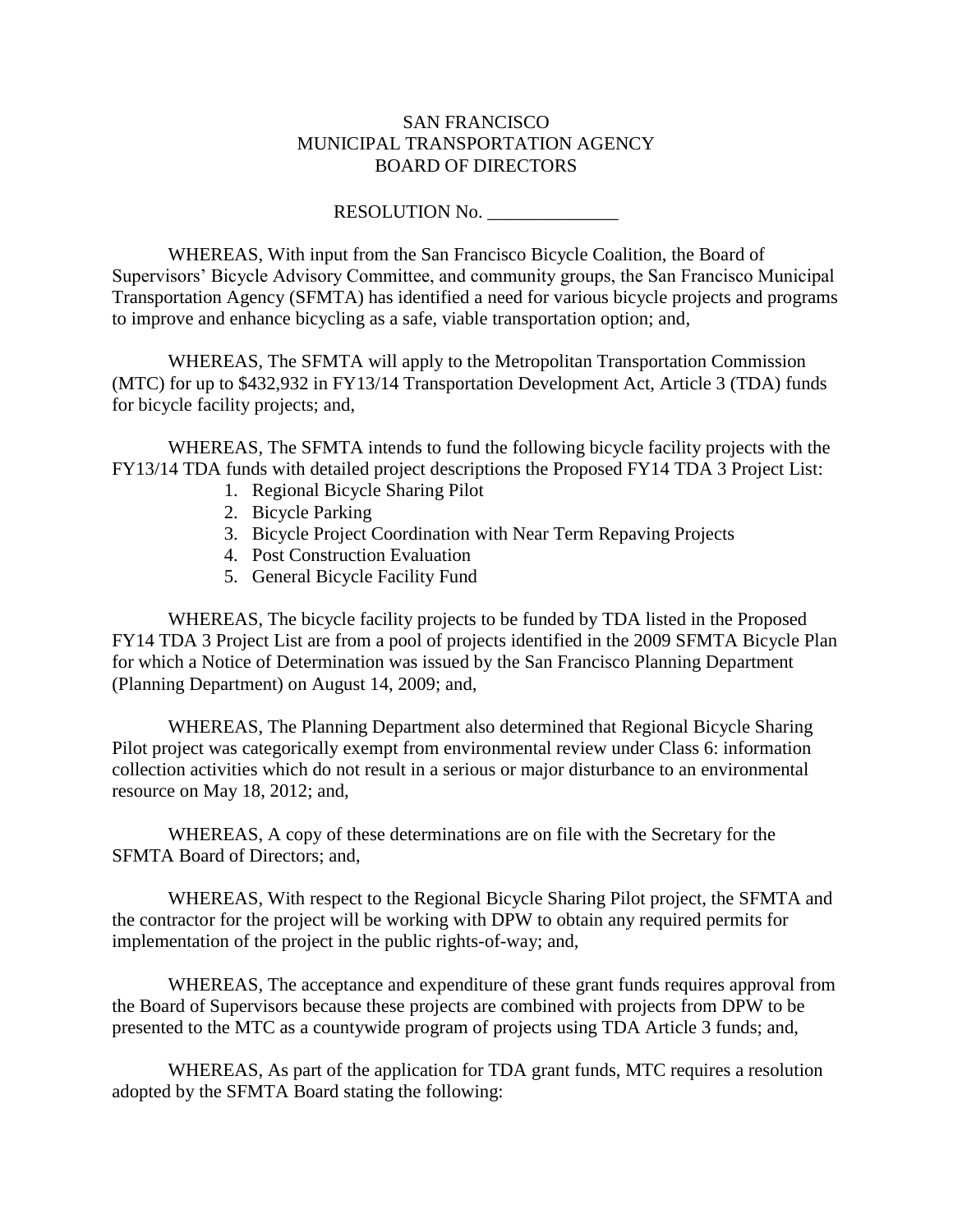- 1. That the SFMTA is not legally impeded from submitting a request to the Metropolitan Transportation Commission for the allocation of TDA funds, nor is the SFMTA legally impeded from undertaking the project(s) described in the "Proposed FY14 TDA 3 Project List" of this resolution.
- 2. That the SFMTA will commit adequate staffing resources to complete the project(s) described in the Proposed FY14 TDA 3 Project List.
- 3. A review of the project(s) described in the Proposed FY14 TDA 3 Project List has resulted in the consideration of all pertinent matters, including those related to environmental review and right-of-way permits attendant to the successful completion of the project(s).
- 4. Issues attendant to securing environmental and right-of-way permits and clearances for the projects described in the Proposed FY14 TDA 3 Project List have been reviewed and will be concluded in a manner and on a schedule that will not jeopardize the deadline for the use of the TDA funds being requested.
- 5. That the project(s) described in the Proposed FY14 TDA 3 Project List comply or will comply with the requirements of the California Environmental Quality Act (CEQA, Public Resources Code Sections 21000, *et seq*.).
- 6. That as portrayed in the budgetary description(s) of the project(s) in the Proposed FY14 TDA 3 Project List, the sources of funding other than TDA are assured and adequate for completion of the project(s).
- 7. That the project(s) described in the Proposed FY14 TDA 3 Project List are for capital construction and/or design engineering of bicycle facility projects.
- 8. That the project(s) described in the Proposed FY14 TDA 3 Project List which are bicycle projects have been included in a detailed bicycle circulation element included in an adopted general plan, or included in an adopted comprehensive bikeway plan (such as outlined in Section 2377 of the California Bikeways Act, Streets and Highways Code section 2370, *et seq*.).
- 10. That the project(s) described in the Proposed FY14 TDA 3 Project List are ready to commence implementation during the fiscal year of the requested allocation.
- 11. That the SFMTA agrees to maintain, or provide for the maintenance of, the project(s) and facilities described in the Proposed FY14 TDA 3 Project List, for the benefit of and use by the public.

WHEREAS, If any of the projects and programs do not receive funding, this will not affect SFMTA's other projects and programs; now, therefore, be it,

RESOLVED, That the SFMTA Board of Directors authorizes the SFMTA, through its Director of Transportation (or his designee), to accept and expend up to \$432,932 in FY13/14 Transportation Development Act, Article 3 funds for bicycle facility projects as set forth in the Proposed FY14 TDA 3 Project List ; and be it further,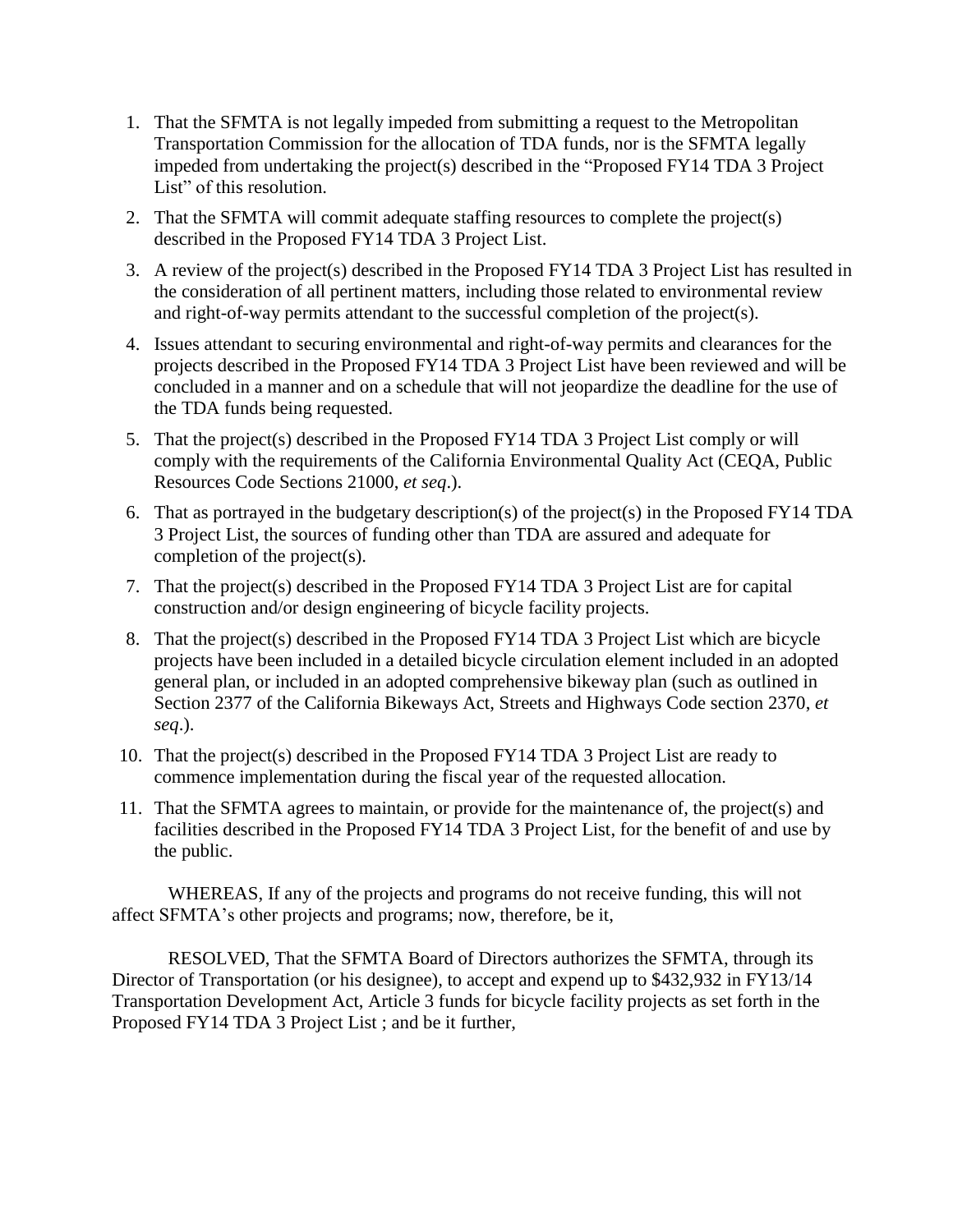RESOLVED, That the SFMTA Board of Directors, by adopting this resolution, does hereby affirm the following: That the SFMTA is not legally impeded from submitting a request to the Metropolitan Transportation Commission for the allocation of Transportation Development Act (TDA) Article 3 funds, nor is the SFMTA legally impeded from undertaking the project(s) described in the "Proposed FY14 TDA 3 Project List" of this resolution; That the SFMTA will commit adequate staffing resources to complete the project(s) described in the Proposed FY14 TDA 3 Project List; A review of the project(s) described in the Proposed FY14 TDA 3 Project List has resulted in the consideration of all pertinent matters, including those related to environmental and right-of-way permits and clearances, attendant to the successful completion of the project(s); Issues attendant to securing environmental and right-of-way permits and clearances for the projects described in the Proposed FY14 TDA 3 Project List have been reviewed or will be reviewed and will be concluded in a manner and on a schedule that will not jeopardize the deadline for the use of the TDA funds being requested; That the project(s) described in the Proposed FY14 TDA 3 Project List comply or will comply with the requirements of the California Environmental Quality Act (CEQA, Public Resources Code Sections 21000, *et seq*.); That as portrayed in the budgetary description(s) of the project(s) in the Proposed FY14 TDA 3 Project List, the sources of funding other than TDA will be assured and adequate for completion of the project(s); That the project(s) described in the Proposed FY14 TDA 3 Project List are for capital construction and/or design engineering of bicycle facility projects; That the project(s) described in the Proposed FY14 TDA 3 Project List which are bicycle projects have been included in a detailed bicycle circulation element included in an adopted general plan, or included in an adopted comprehensive bikeway plan (such as outlined in Section 2377 of the California Bikeways Act, Streets and Highways Code section 2370, *et seq*.); That the project(s) described in the Proposed FY14 TDA 3 Project List are ready to commence implementation during the fiscal year of the requested allocation; That the SFMTA agrees to maintain, or provide for the maintenance of, the project(s) and facilities described in the Proposed FY14 TDA 3 Project List, for the benefit of and use by the public; and be it further,

RESOLVED, That the SFMTA Board recommends that the Board of Supervisors approve the acceptance and expenditure of the aforementioned grant funds as part of a countywide application with the Department of Public Works; and be it further,

RESOLVED, That the SFMTA Board authorizes the Director of Transportation (or his designee) to execute agreements and provide documents required for receipt of these funds, pending approval of the Board of Supervisors; and be it further,

RESOLVED, That the Director of Transportation (or his designee) shall transmit a copy of this resolution to the Metropolitan Transportation Commission.

I certify that the foregoing resolution was adopted by the San Francisco Municipal Transportation Agency Board of Directors at its meeting of June 4, 2013.

\_\_\_\_\_\_\_\_\_\_\_\_\_\_\_\_\_\_\_\_\_\_\_\_\_\_\_\_\_\_\_\_\_\_\_\_\_\_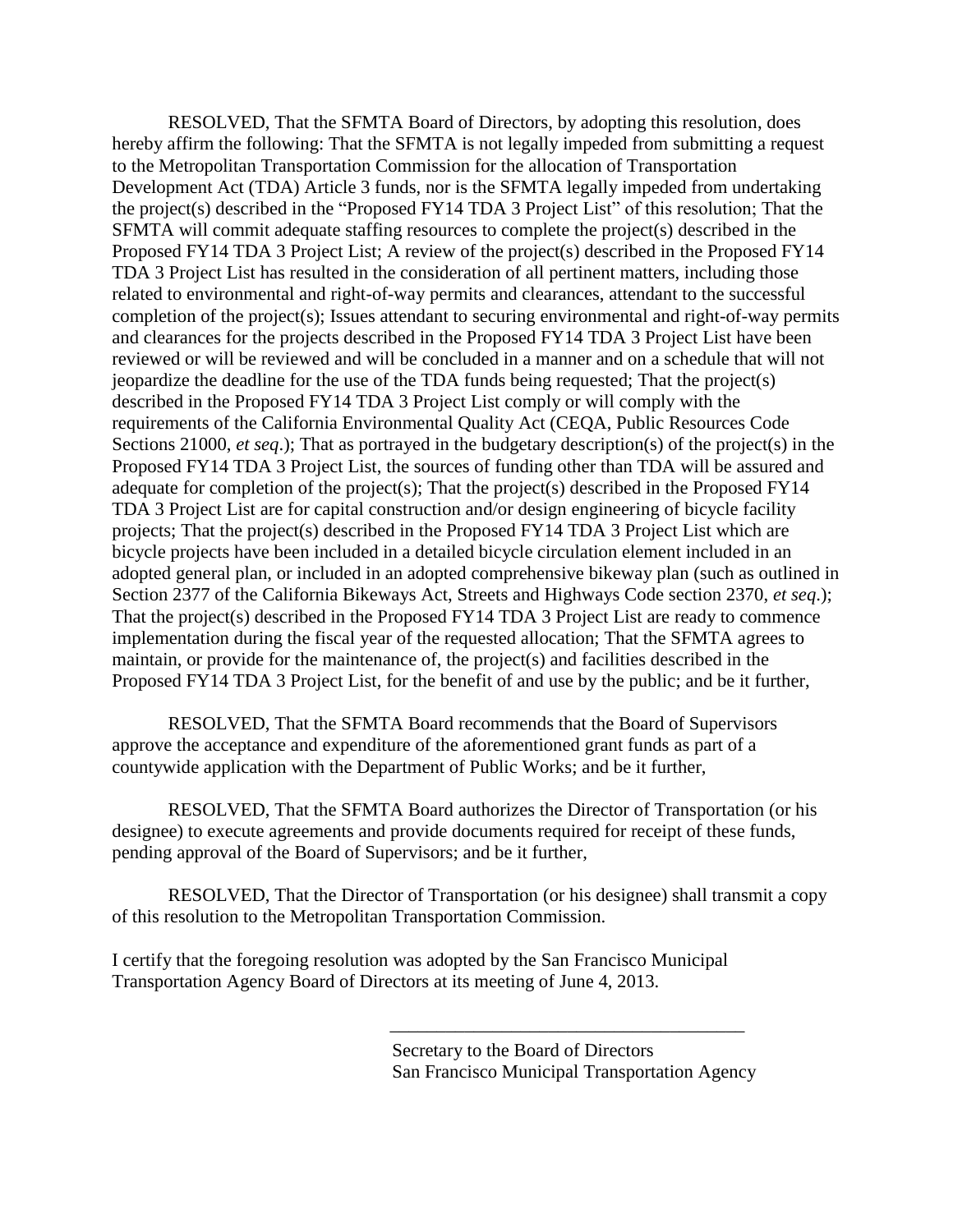# Attachment A

# **TDA Article 3 Project Application Form**

| Fiscal Year of this Claim: 2013/14                                                                         | Applicant: City and County of San Francisco |  |  |  |
|------------------------------------------------------------------------------------------------------------|---------------------------------------------|--|--|--|
| Contact person: Suzanne Sui Wang, Principal Analyst                                                        |                                             |  |  |  |
| Mailing Address: 1 South Van Ness Avenue, 8th FL, San Francisco, CA 94103                                  |                                             |  |  |  |
| E-Mail Address: Suzanne.Wang@sfmta.com                                                                     | Telephone: (415) 701-4541                   |  |  |  |
| Secondary Contact (in event primary not available): Seleta Reynolds, AICP, Section Leader, Livable Streets |                                             |  |  |  |
| E-Mail Address: Seleta.Reynolds@sfmta.com                                                                  | Telephone: (415) 701-4551                   |  |  |  |
| <b>Short Title Description of Project: Bicycle Facility Projects</b>                                       |                                             |  |  |  |
| Amount of claim: \$432,932                                                                                 |                                             |  |  |  |
|                                                                                                            |                                             |  |  |  |

#### **Functional Description of Project and Financial Plan:**

| <b>Short Title</b>                                                                   | <b>Functional Description</b>                                                                                                                                                                                                                                                                                                                                                                                                                                                                                                                                                                                                                                                                                                                                    | TDA 3.0 Amount |         | <b>Total Project Cost</b> |           |
|--------------------------------------------------------------------------------------|------------------------------------------------------------------------------------------------------------------------------------------------------------------------------------------------------------------------------------------------------------------------------------------------------------------------------------------------------------------------------------------------------------------------------------------------------------------------------------------------------------------------------------------------------------------------------------------------------------------------------------------------------------------------------------------------------------------------------------------------------------------|----------------|---------|---------------------------|-----------|
| Regional Bicycle<br><b>Sharing Pilot</b>                                             | The SFMTA will spend the TDA Article 3.0 funds as a portion of the<br>SFMTA's local match commitment to a second allocation of Bay Area<br>Climate Initiative (BACI) funds from the Metropolitan Transportation<br>Commission anticipated in Spring/Summer 2013. These combined grant<br>funds will provide funding for a bike sharing project expansion of 371<br>bicycles and 37 stations. Bike sharing will reduce single-occupancy<br>vehicle travel to transit stops by offering bicycles as a first- and last-mile<br>transportation alternative, thereby reducing vehicle miles traveled and<br>greenhouse gas emissions and improving local air quality. Additionally,<br>it will provide an alternative to overburdened transit for short, quick trips. | \$             | 200,000 | \$                        | 2,900,000 |
| <b>Bicycle Parking</b>                                                               | The SFMTA will spend the TDA Article 3.0 funds on bicycle parking<br>implementation, including the purchase and installation of bicycle racks,<br>wheel stops, bollards and other measures to facilitate bicycle parking at<br>various locations in San Francisco as requested by the public and as<br>identified by staff. In addition to sidewalk locations, these funds may<br>also be used for on-street bicycle parking corrals, which consists of<br>bicycle racks placed in the parking lane of a roadway where demand for<br>bike parking is higher than can be accommodated on the sidewalk.                                                                                                                                                            | \$             | 50,000  | \$                        | 50,000    |
| <b>Bicycle Project</b><br>Coordination with Near<br><b>Term Repaving</b><br>Projects | The SFMTA will spend the TDA Article 3.0 funds on bicycle facility<br>design and implementation that can be coordinated with DPW repaving<br>contracts as part of the Proposition B General Obligation Bond<br>Streetscape Project list. "Notice of Intent" documents will be reviewed by<br>MTA staff. The review process will likely follow the current Prop B<br>program development where projects are reviewed by SF Public Works,<br>SF Planning, and SFMTA and discussed with the San Francisco Bicycle<br>Coalition, Walk SF, and SF Beautiful. Potential treatments to evaluate<br>include but are not limited to: sharrows, buffered bicycle lanes, bicycle<br>boulevards, bicycle boxes, bicycle parking, cycle tracks, bicycle signals.              | \$             | 50,000  | \$                        | 50,000    |
| <b>Post Construction</b><br>Evaluation                                               | The SFMTA will spend the TDA Article 3.0 funds on evaluation studies<br>to determine the effects of constructing various innovative bicycle<br>treatments not currently used routinely in SF.                                                                                                                                                                                                                                                                                                                                                                                                                                                                                                                                                                    | \$             | 15,000  | \$                        | 15,000    |
| General Bicycle<br><b>Facility Fund</b>                                              | The SFMTA will spend the TDA Article 3.0 funds on various bicycle<br>project activities including engineering, construction, maintenance, and<br>project management of bicycle facility projects in San Francisco.                                                                                                                                                                                                                                                                                                                                                                                                                                                                                                                                               | \$             | 117,932 | \$                        | 117,932   |
| Total                                                                                |                                                                                                                                                                                                                                                                                                                                                                                                                                                                                                                                                                                                                                                                                                                                                                  | \$             | 432,932 | \$                        | 3,132,932 |